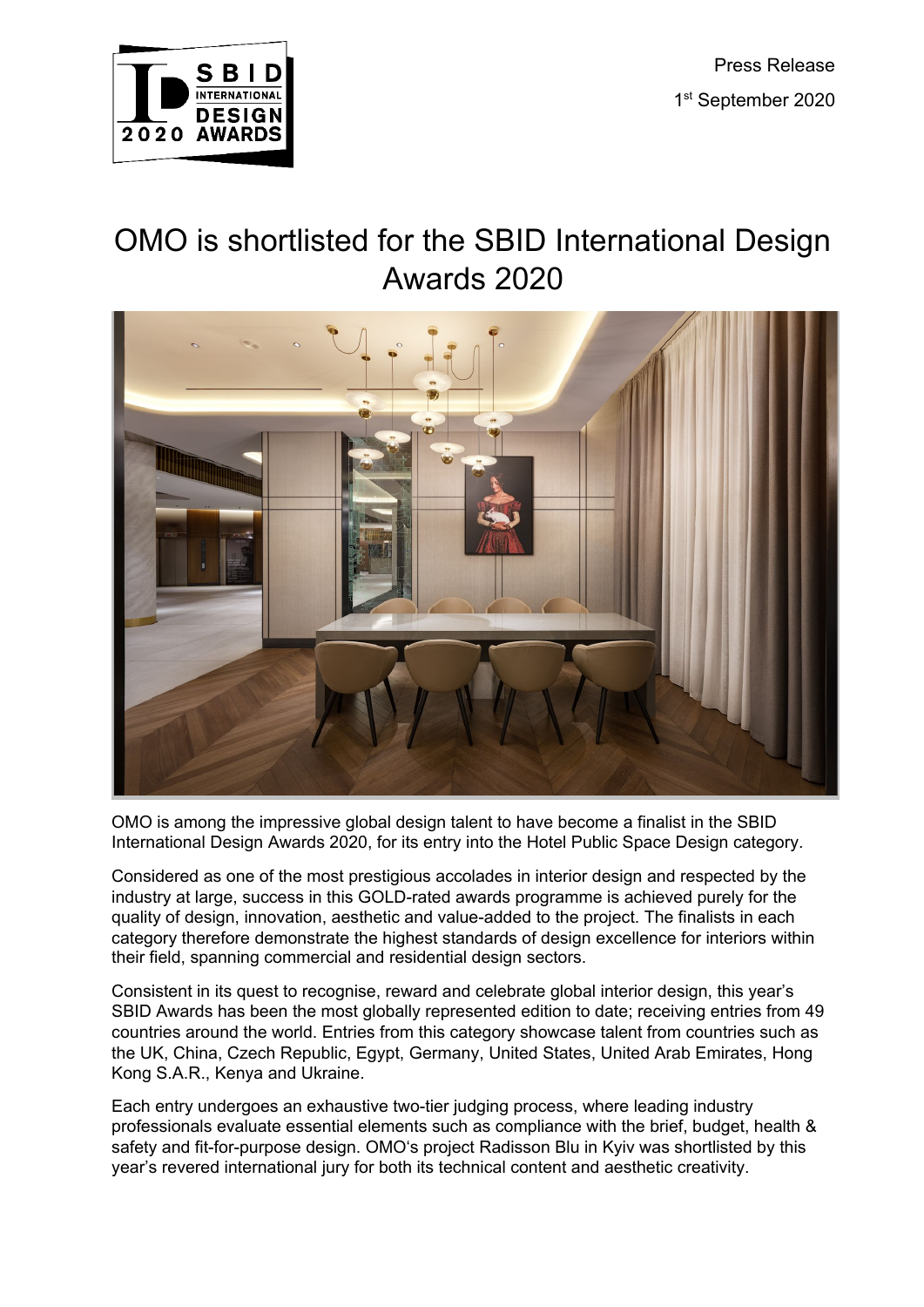The Judges decisions are finalised by the third and final stage of judging, where the public are now invited to vote for their favourite projects at [www.sbidawards.com](http://www.sbidawards.com/). Accounting for an influential 30% of the results, the public and ultimate end-users of design have the final say in which projects and products have what it takes to take home a prestigious SBID Award. With previous years seeing an astounding 225,000 unique voters, the voting will close on Wednesday 30<sup>th</sup> September at 5pm (BST).

You can show your support and vote for OMO's project by visiting <https://www.internationaldesignexcellenceawards.com/finalist/radisson-blu-kyiv/>

The Hotel Public Space Design category is dedicated exclusively to public spaces within hotel interiors which include lobbies, spa's, ballrooms and meeting rooms. Entries could be full or part refurbishment, both new builds and restoration projects. The Judges were looking for high levels of creativity and innovation for this category.

Principal at OMO Natalia Shchyra says: "This project has immence meaning for OMO. We had the opportunity to work with exceptional people to deliver a complex brief in a short timeframe with a personalised philosophy. Each element of the space is heritage inspired with its own unique story and logic.

We are honoured and delighted to see the Radisson Blu Lobby Renovation project amongst some of the worlds greatest designs!"

OMO Ukraine Project Lead Ksenia Sobol says: "We are grateful to become a finalist and receive recognition in this prestigious award! This achievement continues our strivance for professional development and contribution to the industry."

General Manager of the Radisson Blu Hotel, Kyiv City Centre & City Director Kyiv David Mohrensays: "We are extremely happy and delighted for OMO, for being shortlisted for this great Award.

Well, we here at the hotel are getting constantly positive feedback about our newly renovated & stylish public spaces.

It comes as no surprise to us, that this great project is being recognized as well on the international Designers market."

Founder and CEO of SBID, Dr Vanessa Brady OBE says: "Business has been disrupted for many designers during the pandemic, but I'm pleased to confirm that the interior design practice has remained relatively steady. The SBID International Design Awards received submissions from more countries this year than in any other year, demonstrating the strength of SBID and the industry as a whole. We are thrilled to be the award that designers want to win and for that, we are particularly proud and honoured, as an interior design body for trading standards, to continue showcasing the world's best interior design during these difficult days."

The winning entry in each category will be announced on Friday 23<sup>rd</sup> October and be awarded with a bespoke crystal trophy designed by Sans Souci Glass Deco as this year's prestigious SBID Awards Winners. An Overall Winner will also be awarded for the project that scored highest overall from both the judges shortlists and public votes combined!

**Visit [www.sbidawards.com](http://www.sbidawards.com/) for more information.**